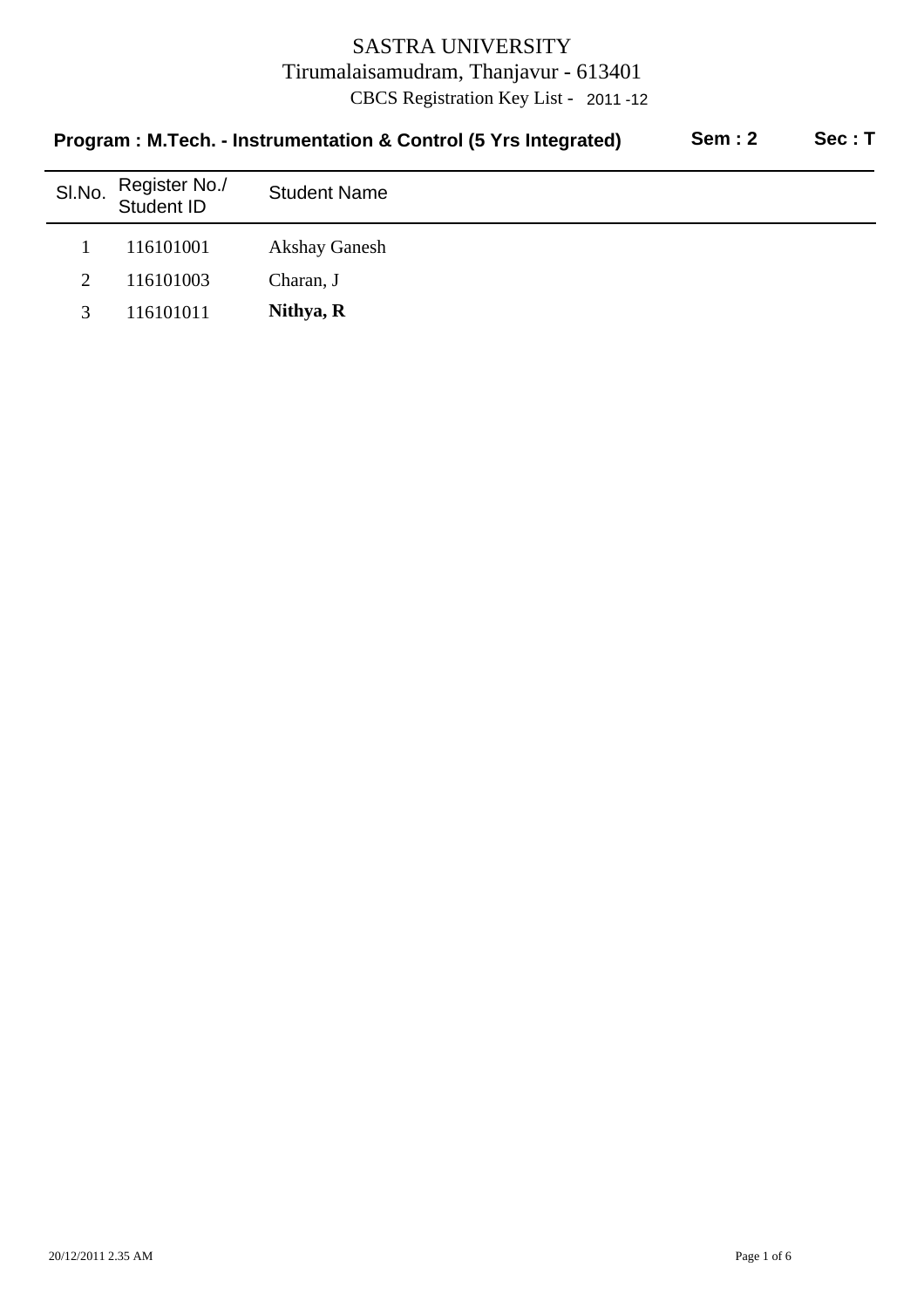|        | Program: M.Tech. - Instrumentation & Control (5 Yrs Integrated) | <b>Sem: 2</b>        | Sec: U |  |
|--------|-----------------------------------------------------------------|----------------------|--------|--|
| SI.No. | Register No./<br>Student ID                                     | <b>Student Name</b>  |        |  |
|        | 116101006                                                       | Hanupriya, S         |        |  |
| 2      | 116101012                                                       | <b>Nupur Jhankar</b> |        |  |
| 3      | 116101016                                                       | Swamy Nathan, J      |        |  |
|        |                                                                 |                      |        |  |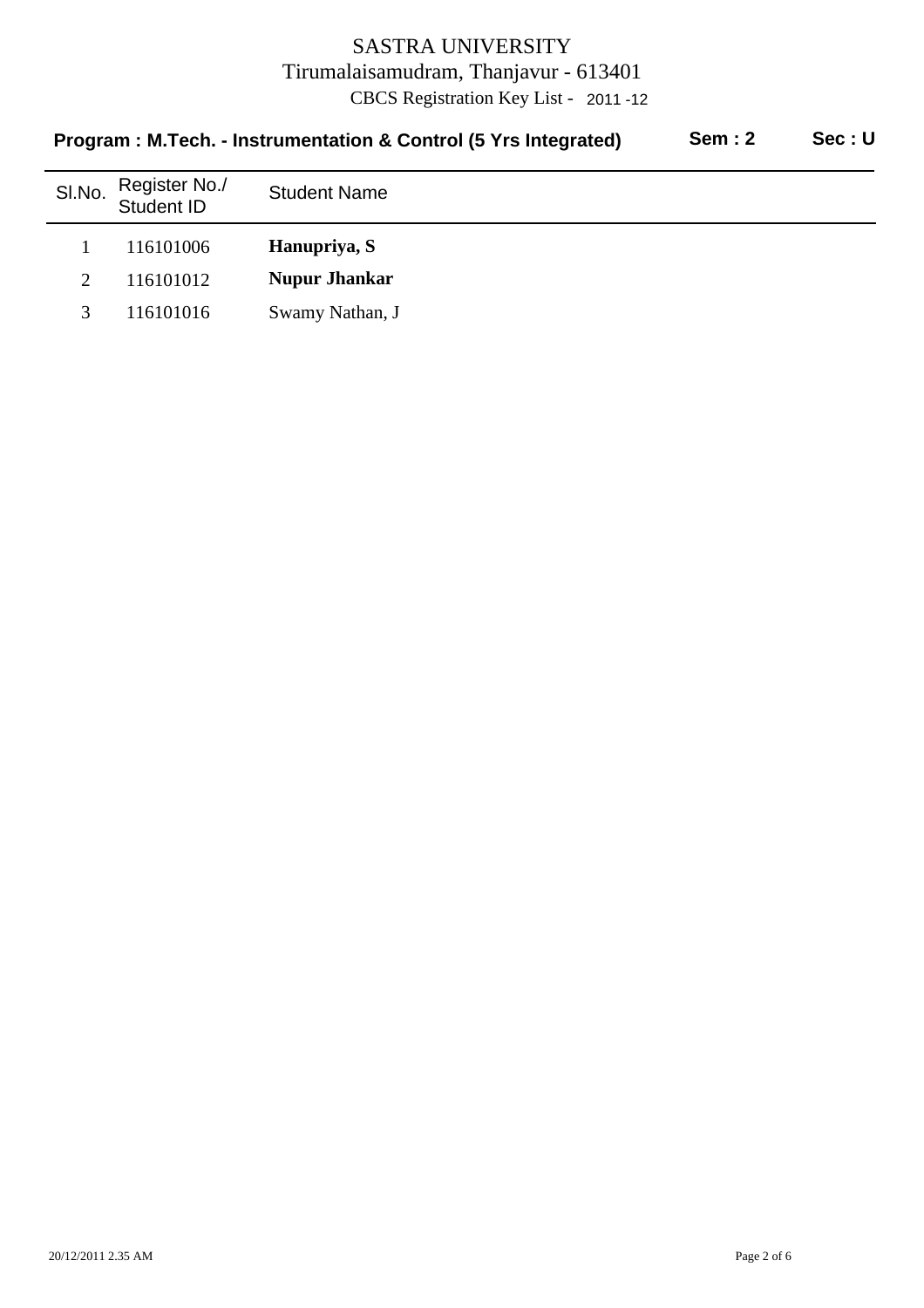| Sem: 2<br>Program: M.Tech. - Instrumentation & Control (5 Yrs Integrated) |                             |                      |  | Sec: V |
|---------------------------------------------------------------------------|-----------------------------|----------------------|--|--------|
| SI.No.                                                                    | Register No./<br>Student ID | <b>Student Name</b>  |  |        |
|                                                                           | 116101002                   | Biraj Krishna        |  |        |
| $\mathcal{D}_{\cdot}$                                                     | 116101013                   | Prasanna, R          |  |        |
| 3                                                                         | 116101017                   | Tallapragada Sailesh |  |        |
|                                                                           |                             |                      |  |        |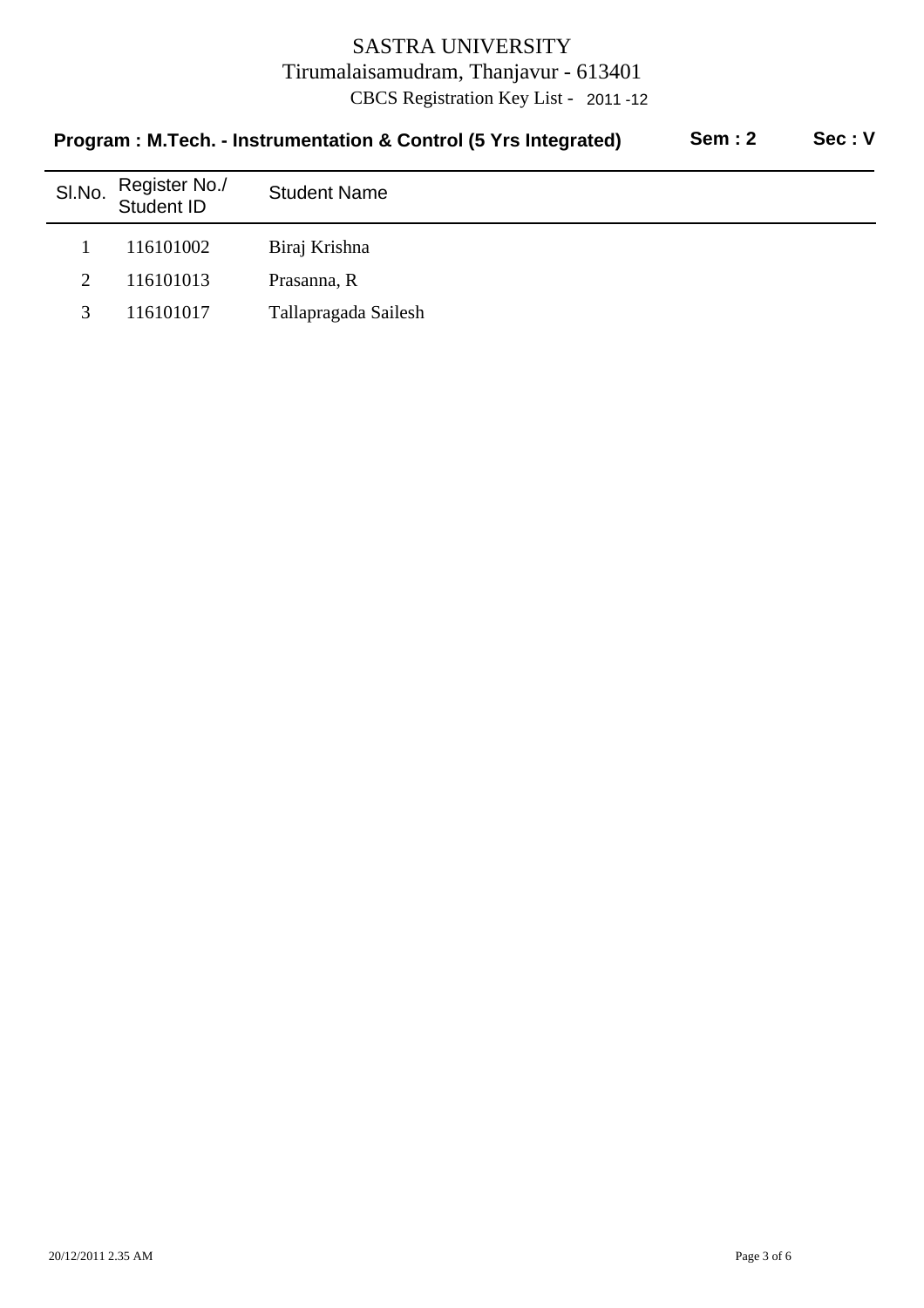| Program : M.Tech. - Instrumentation & Control (5 Yrs Integrated) |                             |                                  | Sem: 2 | Sec: W |
|------------------------------------------------------------------|-----------------------------|----------------------------------|--------|--------|
| SI.No.                                                           | Register No./<br>Student ID | <b>Student Name</b>              |        |        |
|                                                                  | 116101005                   | Durga Sundaram                   |        |        |
| $\mathcal{D}_{\mathcal{L}}$                                      | 116101007                   | Hareesh, R                       |        |        |
| 3                                                                | 116101018                   | Tumati Krishna Satya Sai Gowtham |        |        |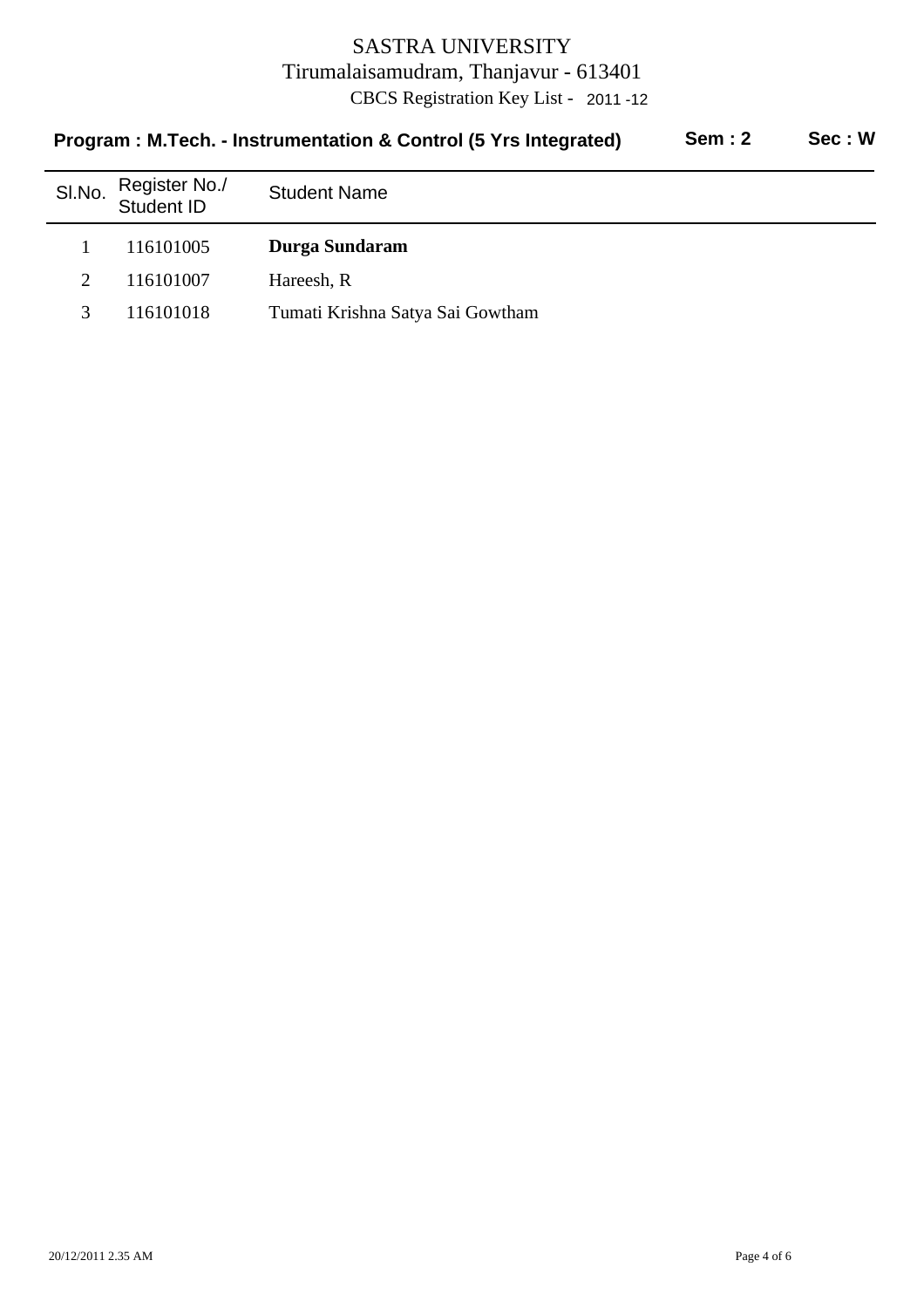| Program : M.Tech. - Instrumentation & Control (5 Yrs Integrated) |                             |                       | <b>Sem: 2</b> | Sec: X |
|------------------------------------------------------------------|-----------------------------|-----------------------|---------------|--------|
| SI.No.                                                           | Register No./<br>Student ID | <b>Student Name</b>   |               |        |
|                                                                  | 116101004                   | Chimirala Uday Sekhar |               |        |
| 2                                                                | 116101010                   | Nishanthini, S        |               |        |
|                                                                  | 116101015                   | Suraj, S              |               |        |
|                                                                  |                             |                       |               |        |